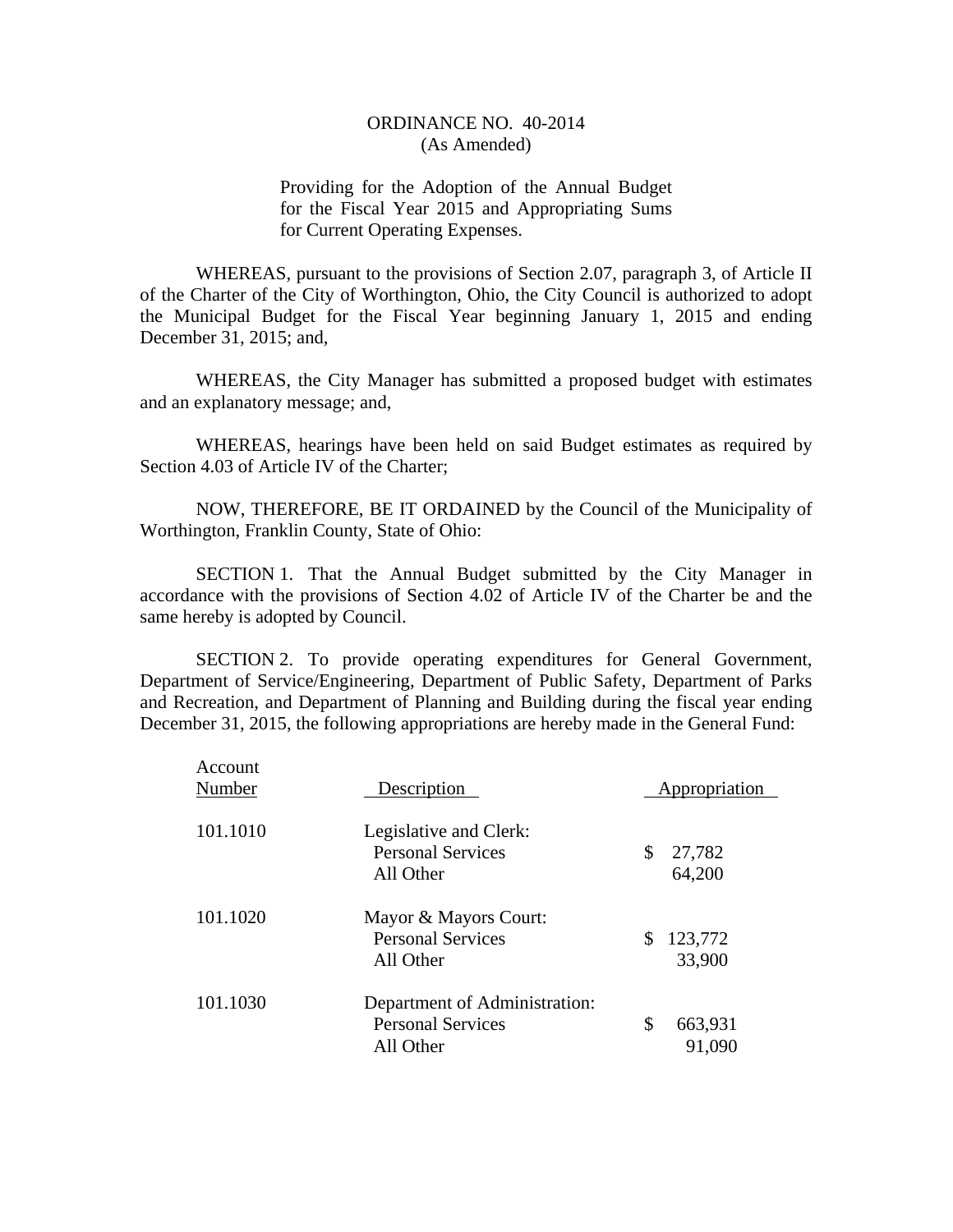| Account<br><b>Number</b> | Description                                                                | Appropriation              |
|--------------------------|----------------------------------------------------------------------------|----------------------------|
|                          |                                                                            |                            |
| 101.1040                 | Department of Personnel:<br><b>Personal Services</b><br>All Other          | \$<br>293,770<br>32,200    |
| 101.1050                 | Department of Finance & Taxation:<br><b>Personal Services</b><br>All Other | \$<br>426,883<br>1,100 400 |
| 101.1060                 | Department of Law:<br><b>Personal Services</b><br>All Other                | \$<br>267,061<br>216,600   |
| 101.1070                 | Economic Development:<br><b>Personal Services</b><br>All Other             | \$<br>140,000<br>5,600     |
| 101.1080                 | <b>Legal Advertising</b>                                                   | \$<br>30,000               |
| 101.1090                 | <b>County Auditor Deductions</b>                                           | \$<br>69,300               |
| 101.1100                 | <b>Board of Health</b>                                                     | \$<br>60,000               |
| 101.1110                 | <b>Transfers</b>                                                           | \$<br>750,000              |
| 101.1120                 | <b>Contractual Services/Refuse</b>                                         | \$<br>950,000              |
| 101.1130                 | <b>Utilities</b>                                                           | \$<br>$-0-$                |
| 101.1140                 | <b>Special Group Activities</b>                                            | \$<br>60,748               |
| 101.1150                 | <b>Contingency Account</b>                                                 | \$<br>50,000               |
| 101.1160                 | M.I.S. Services:<br><b>Personal Services</b><br>All Other                  | \$<br>311,719<br>110,000   |
| 101.1170                 | Lodging Tax                                                                | \$<br>130,000              |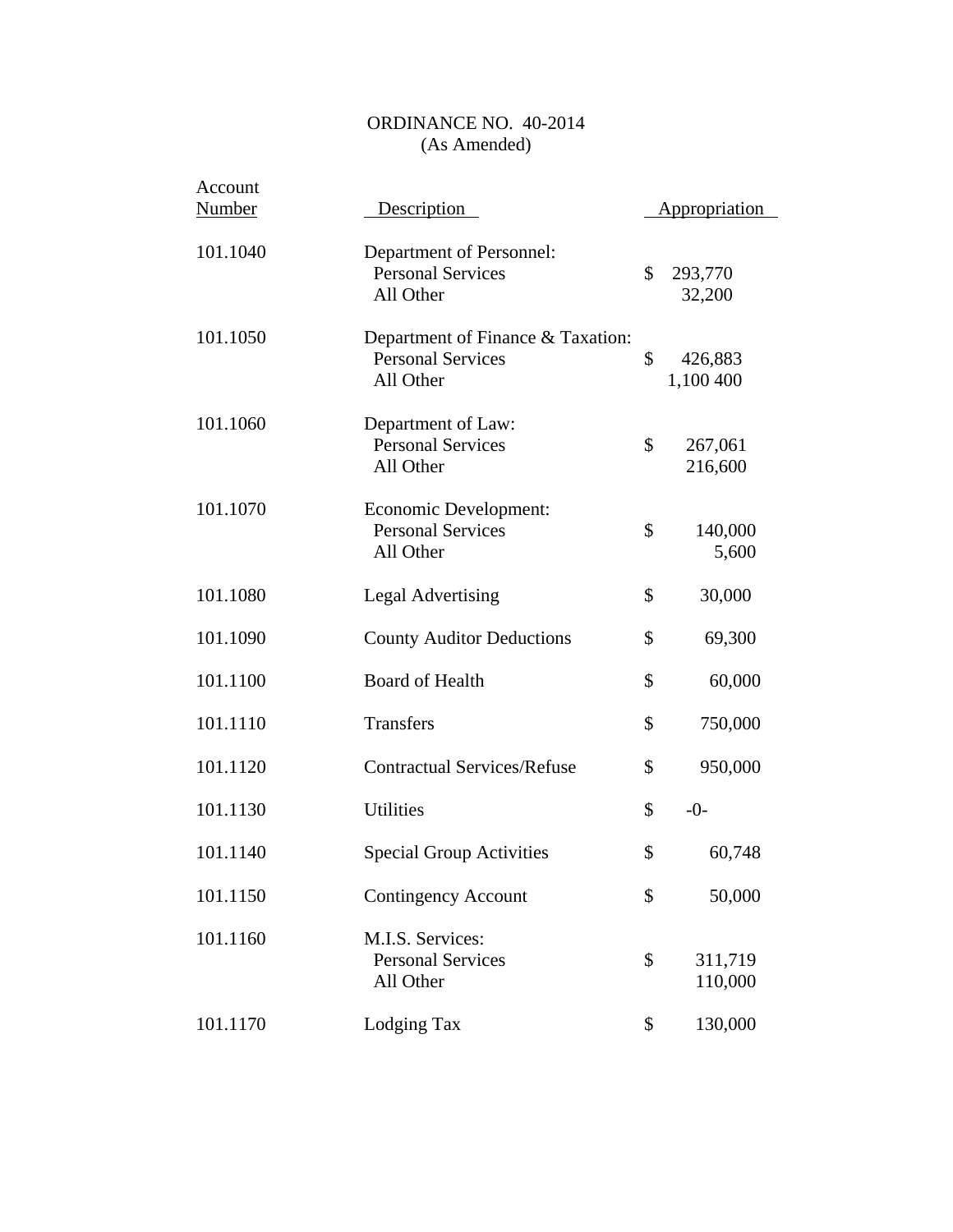|                                                 | <u>Appropriation</u>                                                                                                                                                                                                                                |
|-------------------------------------------------|-----------------------------------------------------------------------------------------------------------------------------------------------------------------------------------------------------------------------------------------------------|
| <b>Cultural Arts Center</b>                     | \$<br>246,500                                                                                                                                                                                                                                       |
| <b>Total General</b>                            |                                                                                                                                                                                                                                                     |
| Government                                      | \$6,255,457                                                                                                                                                                                                                                         |
| <b>Department of Safety: Division of Police</b> |                                                                                                                                                                                                                                                     |
| Administration:                                 |                                                                                                                                                                                                                                                     |
| <b>Personal Services</b>                        | \$<br>158,658                                                                                                                                                                                                                                       |
|                                                 | 22,800                                                                                                                                                                                                                                              |
| <b>Community Service:</b>                       |                                                                                                                                                                                                                                                     |
| <b>Personal Services</b>                        | \$3,041,218                                                                                                                                                                                                                                         |
| All Other                                       | 22,100                                                                                                                                                                                                                                              |
| <b>Support Service:</b>                         |                                                                                                                                                                                                                                                     |
| <b>Personal Services</b>                        | \$2,008,477                                                                                                                                                                                                                                         |
| All Other                                       | 291,050                                                                                                                                                                                                                                             |
| <b>Total Division of</b>                        |                                                                                                                                                                                                                                                     |
| <b>Police</b>                                   | \$5,544,304                                                                                                                                                                                                                                         |
|                                                 |                                                                                                                                                                                                                                                     |
|                                                 |                                                                                                                                                                                                                                                     |
|                                                 | \$669,198                                                                                                                                                                                                                                           |
|                                                 | 124,850                                                                                                                                                                                                                                             |
|                                                 |                                                                                                                                                                                                                                                     |
|                                                 |                                                                                                                                                                                                                                                     |
|                                                 | \$<br>290,515                                                                                                                                                                                                                                       |
|                                                 | 180,000                                                                                                                                                                                                                                             |
| <b>Grounds Maintenance:</b>                     |                                                                                                                                                                                                                                                     |
|                                                 | \$445,854                                                                                                                                                                                                                                           |
|                                                 | 280,000                                                                                                                                                                                                                                             |
| Sanitation                                      | \$<br>26,200                                                                                                                                                                                                                                        |
|                                                 | Description<br>All Other<br><b>Department of Service/Engineering</b><br>Administration:<br><b>Personal Services</b><br>All Other<br>Buildings & Structures Maint:<br><b>Personal Services</b><br>All Other<br><b>Personal Services</b><br>All Other |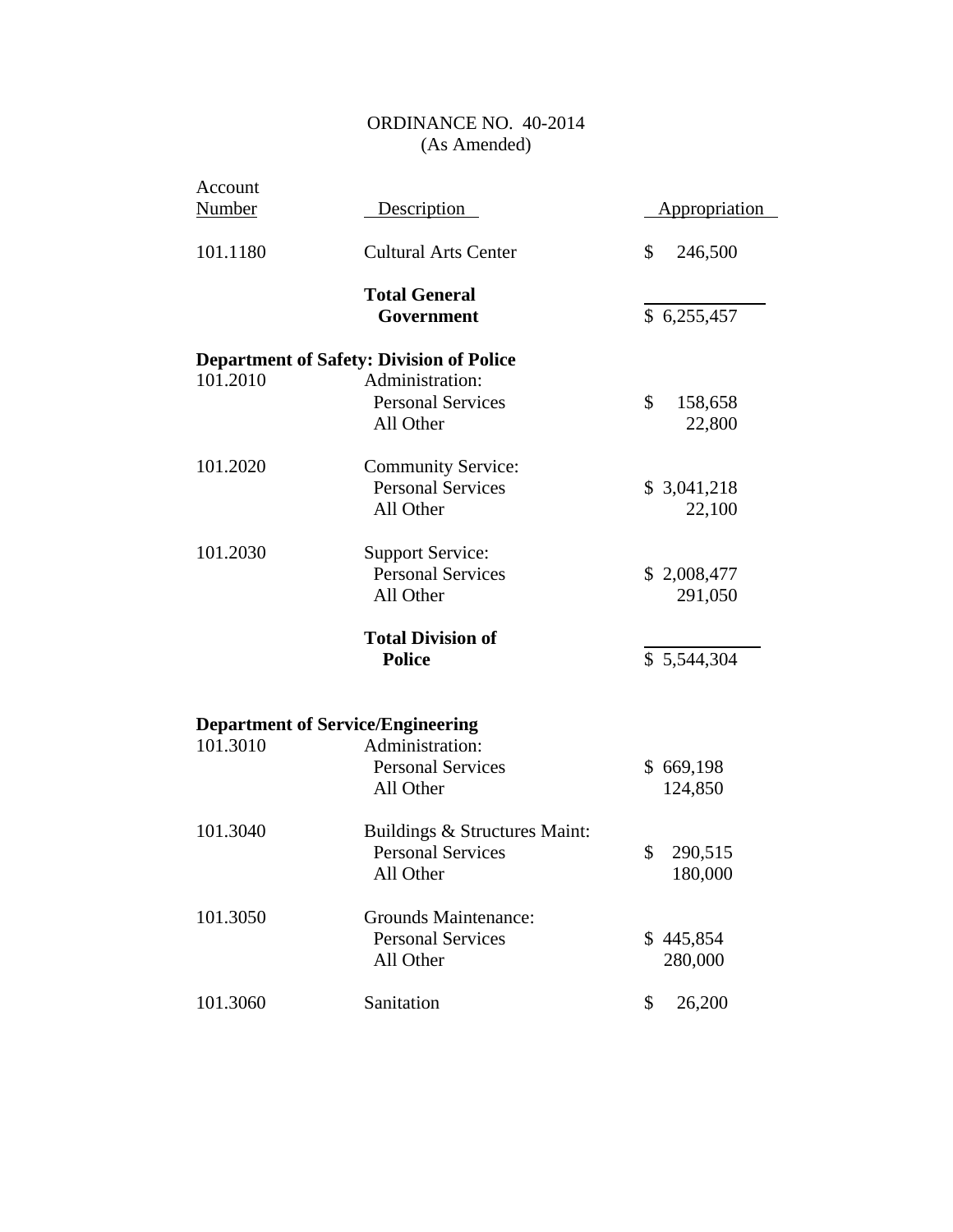| Account       |                                                                            |                            |        |
|---------------|----------------------------------------------------------------------------|----------------------------|--------|
| <b>Number</b> | Description                                                                | <b>Appropriation</b>       |        |
| 101.3070      | <b>Fleet Maintenance:</b><br><b>Personal Services</b><br>All Other         | \$<br>107,867<br>315,500   |        |
|               | <b>Total Department of</b><br><b>Service/Engineering</b>                   | \$2,439,983                |        |
|               | <b>Department of Parks &amp; Recreation</b>                                |                            |        |
| 101.4010      | Administration:<br><b>Personal Services</b><br>All Other                   | \$<br>191,185<br>13,050    |        |
| 101.4020      | Parks Maintenance:<br><b>Personal Services</b><br>All Other                | \$<br>810,688<br>265,415   |        |
| 101.4030      | <b>Community Center Programs:</b><br><b>Personal Services</b><br>All Other | \$<br>1,740,386<br>818,315 |        |
| 101.4040      | <b>Recreation Programs:</b><br><b>Personal Services</b><br>All Other       | \$<br>19,102<br>43,220     |        |
| 101.4050      | Senior Citizen Programs:<br><b>Personal Services</b><br>All Other          | \$<br>457,318              | 99,090 |
|               | <b>Total Department of</b><br><b>Parks &amp; Recreation</b>                | 4,457,768<br>\$            |        |
|               | <b>Department of Planning and Building</b>                                 |                            |        |
| 101.5010      | Planning and Building:<br><b>Personal Services</b><br>All Other            | \$<br>585,531<br>90,150    |        |
|               | <b>Total Department of</b><br><b>Planning and Building</b>                 | \$<br>675,681              |        |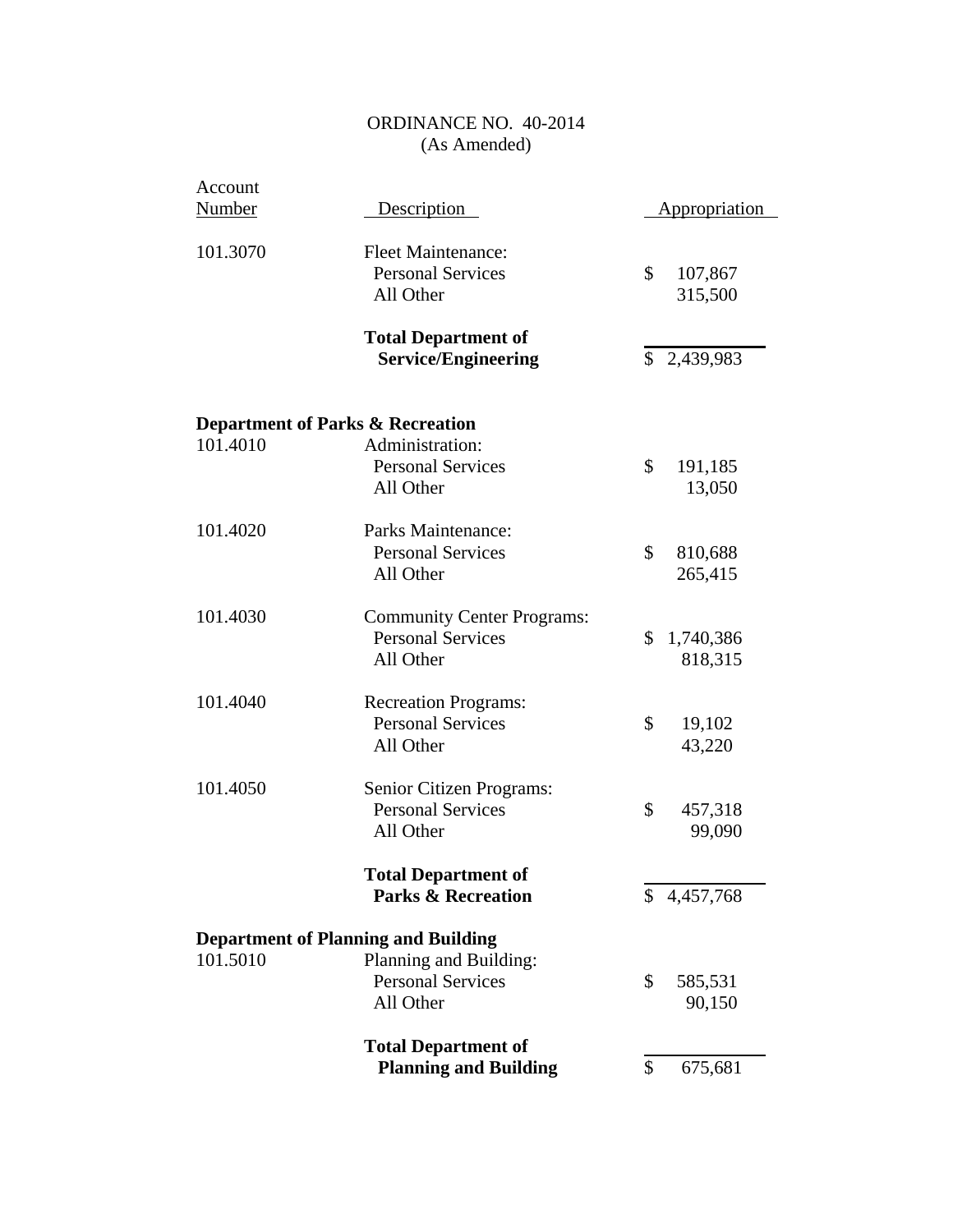|                   | <b>Sub-Total General Fund</b>                                   | \$19,373,193               |
|-------------------|-----------------------------------------------------------------|----------------------------|
| Account<br>Number | Description                                                     | Appropriation              |
|                   | <b>Department of Safety: Division of Fire</b>                   |                            |
| 101.6060          | Administration:<br><b>Personal Services</b><br>All Other        | \$<br>221,793<br>152,000   |
| 101.6070          | Operations:<br><b>Personal Services</b><br>All Other            | \$<br>5,132,928<br>352,500 |
| 101.6080          | Training & Prevention:<br><b>Personal Services</b><br>All Other | \$<br>152,250<br>86,000    |
|                   | <b>Total Division of Fire</b>                                   | \$<br>6,097,471            |
|                   | <b>TOTAL GENERAL FUND</b>                                       | \$25,470,664               |

SECTION 3. To provide operating expenditures for the Street Maintenance and Repair Fund during the fiscal year ending December 31, 2015, the following appropriations are hereby made in the Street Maintenance and Repair Fund:

| 202.2050 | Administration:<br><b>Personal Services</b><br>All Other                                           | \$<br>418,783<br>$-()$  |
|----------|----------------------------------------------------------------------------------------------------|-------------------------|
| 202.2060 | <b>Street Maintenance, Construction</b><br>$&$ Equipment:<br><b>Personal Services</b><br>All Other | \$<br>231,927<br>74,500 |
| 202.2070 | <b>Street Cleaning</b>                                                                             | \$<br>500               |
| 202.2080 | <b>Street Drainage</b>                                                                             | \$<br>5,000             |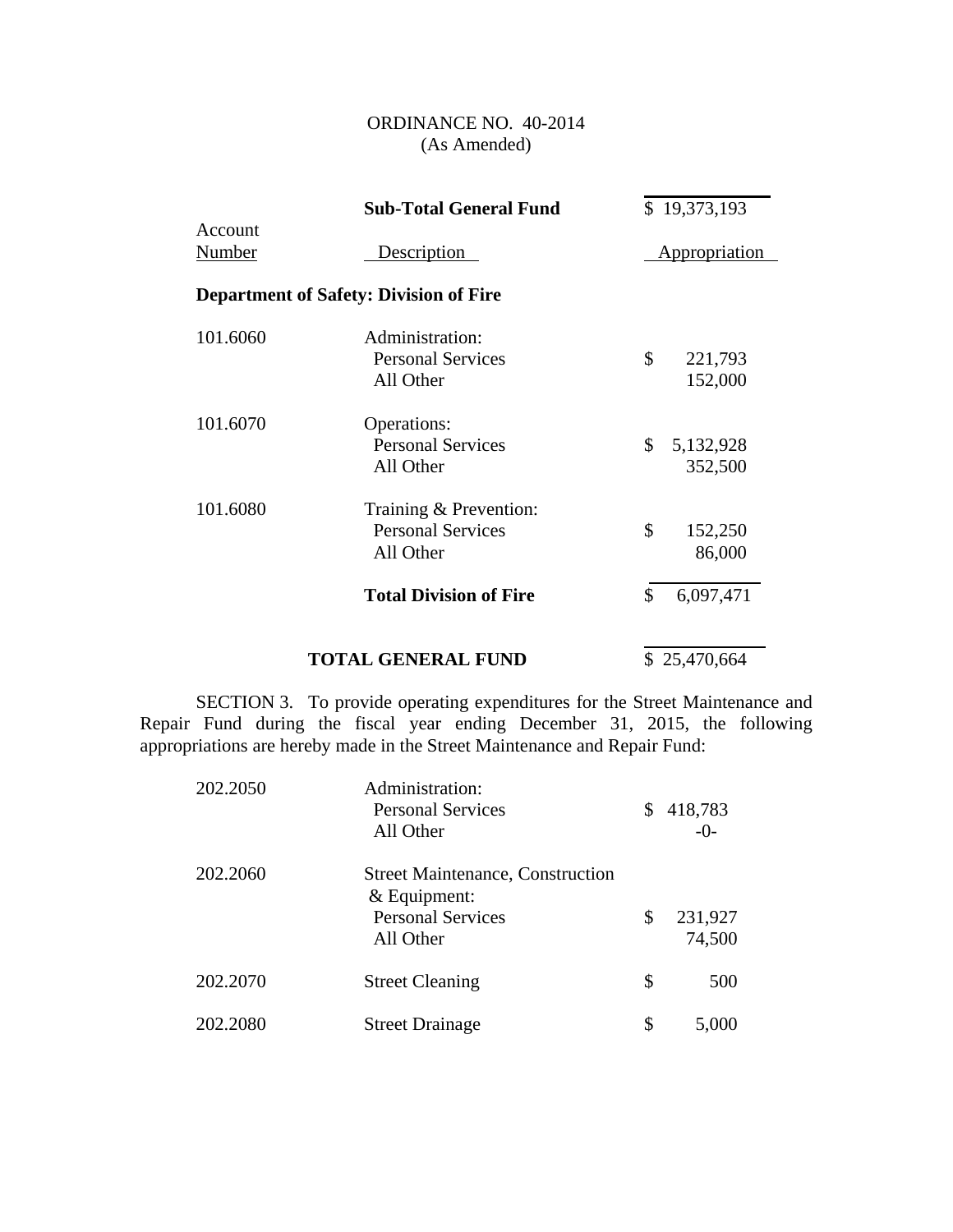| Account<br>Number                                | Description                                                              | Appropriation           |
|--------------------------------------------------|--------------------------------------------------------------------------|-------------------------|
| 202.2090                                         | <b>Traffic Control Systems:</b><br><b>Personal Services</b><br>All Other | \$<br>113,941<br>70,850 |
| <b>Total Street Maintenance</b><br>& Repair Fund |                                                                          | \$<br>915,501           |

SECTION 4. To provide operating expenditures for the State Highway Fund during the fiscal year ending December 31, 2015, the following appropriations are hereby made in the State Highway Fund:

|          | <b>Total State Highway Fund</b>       | 135,003           |
|----------|---------------------------------------|-------------------|
|          | <b>Personal Services</b><br>All Other | 100,003<br>35,000 |
| 203.0010 | State Highway Improvement:            |                   |

SECTION 5. To provide operating expenditures for the Water Distribution Fund for the fiscal year ending December 31, 2015, the following appropriations are hereby made in the Water Distribution Fund:

| 204.6010 | Maintenance & Repair:           |        |
|----------|---------------------------------|--------|
|          | <b>Personal Services</b>        | 44,846 |
|          | All Other                       | 37,500 |
|          | <b>Total Water Distribution</b> |        |
|          | Fund                            | 82,346 |

SECTION 6. To provide operating expenditures for the Sanitary Sewer Fund during the fiscal year ending December 31, 2015, the following appropriations are hereby made in the Sanitary Sewer Fund:

|          | <b>Total Sanitary Sewer Fund</b>      | 69,846           |
|----------|---------------------------------------|------------------|
|          | <b>Personal Services</b><br>All Other | 46,846<br>23,000 |
| 205.7010 | Maintenance & Repair:                 |                  |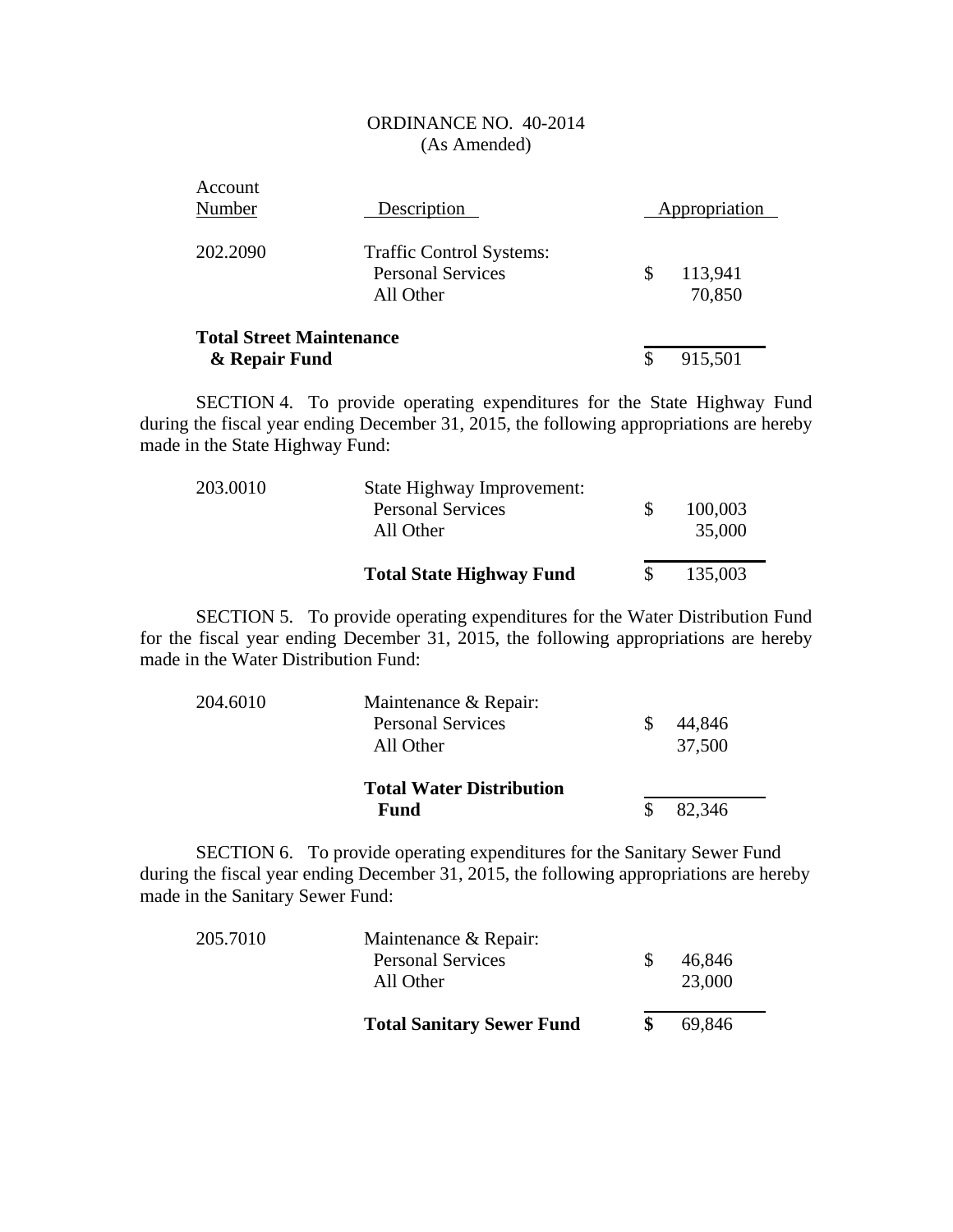| Account |             |               |
|---------|-------------|---------------|
| Number  | Description | Appropriation |

SECTION 7. To provide operating expenditures for the Police Pension Fund during the fiscal year ending December 31, 2015, the following appropriations are hereby made in the Police Pension Fund:

| 212.1212 | <b>Personal Services</b>         | 610,000 |
|----------|----------------------------------|---------|
|          | <b>Total Police Pension Fund</b> | 610,000 |

SECTION 8. To provide operating expenditures for the Law Enforcement Trust Fund during the fiscal year ending December 31, 2015, the following appropriations are hereby made in the Law Enforcement Trust Fund:

| 214.1414 | Law Enforcement Trust |  | 7,500 |
|----------|-----------------------|--|-------|
|----------|-----------------------|--|-------|

SECTION 9. To provide operating expenditures for the MMVLT Fund during the fiscal year ending December 31, 2015, the following appropriations are hereby made in the Enforcement and Education Fund:

| 215.8150<br><b>Contractual Services</b> |  | 150,000 |
|-----------------------------------------|--|---------|
|-----------------------------------------|--|---------|

SECTION 10. To provide operating expenditures for the Enforcement and Education Fund during the fiscal year ending December 31, 2015, the following appropriations are hereby made in the Enforcement and Education Fund:

216.1616 Education Supplies \$ 3,500

SECTION 11. To provide operating expenditures for the Court Clerk Computer Fund during the fiscal year ending December 31, 2015, the following appropriations are hereby made in the Court Clerk Computer Fund:

218.1818 Computer Supplies \$ 53,500

SECTION 12. To provide operating expenditures for the Economic Development Fund during the fiscal year ending December 31, 2015, the following appropriations are hereby made in the Economic Development Fund:

219.1919 Development Efforts \$ 293,000

SECTION 13. To provide operating expenditures for the various Revolving Funds during the fiscal year ending December 31, 2015, the following appropriations are hereby made in the Revolving Funds: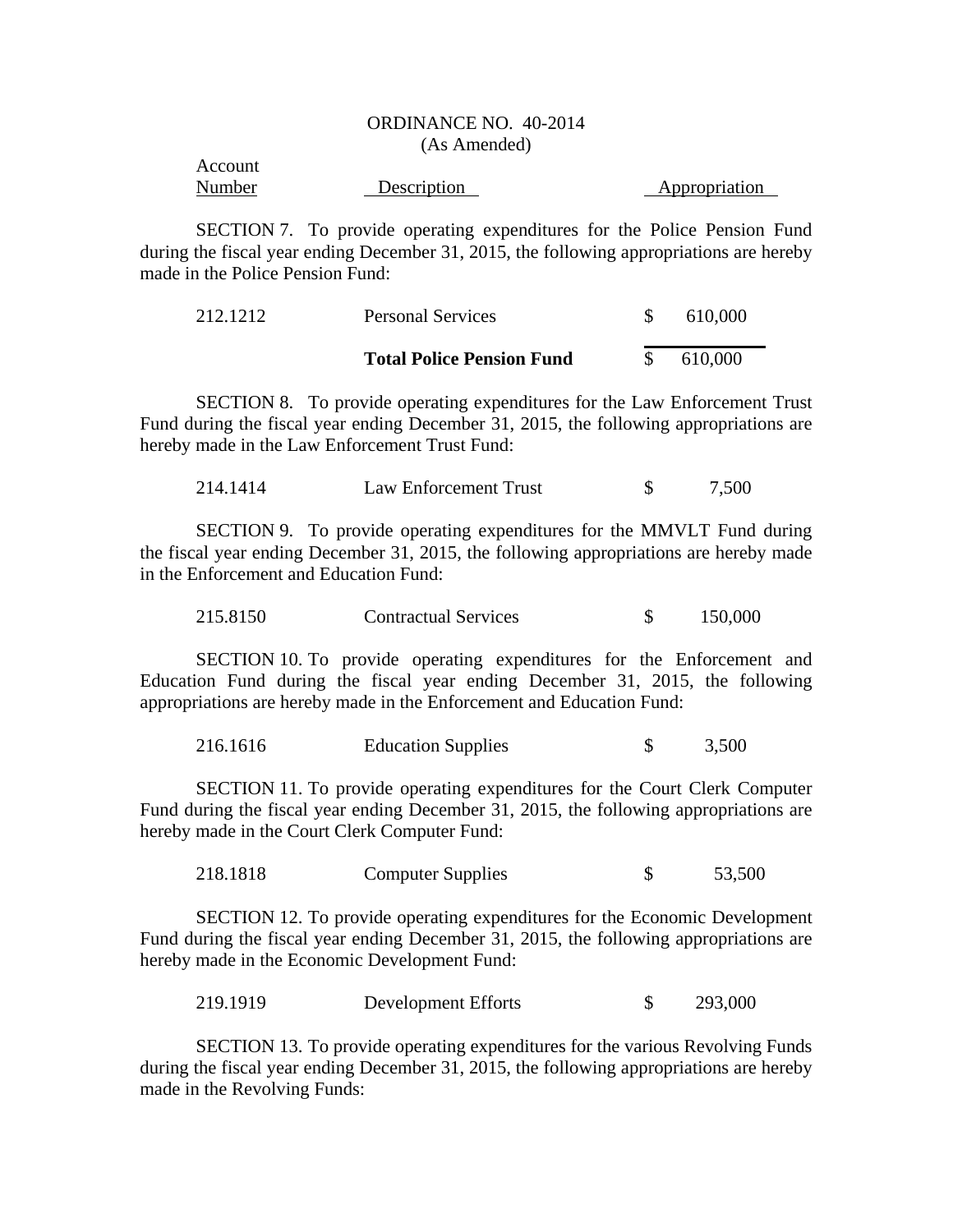|                   | <b>Total Revolving Funds</b>                                 | \$<br>971,264            |
|-------------------|--------------------------------------------------------------|--------------------------|
| 825.2525          | <b>Accrued Acreage Fees</b>                                  | 20,000                   |
| 224.2424          | Parks & Recreation:<br><b>Personal Services</b><br>All Other | \$<br>476,264<br>475,000 |
| Account<br>Number | Description                                                  | Appropriation            |

 $A$ count

SECTION 14. To provide operating expenditures for the Special Parks Fund during the fiscal year ending December 31, 2015, the following appropriations are hereby made in the Special Parks Fund:

| 229.4010 | Capital Expenditures | 133,000 |
|----------|----------------------|---------|
|----------|----------------------|---------|

SECTION 15. To provide operating expenditures for the Capital Improvements Fund during the fiscal year ending December 31, 2015, the following appropriations are hereby made in the Capital Improvements Fund:

| 308.8110 | Capital Expenditures |  | 1,412,911 |
|----------|----------------------|--|-----------|
|----------|----------------------|--|-----------|

SECTION 16. To provide operating expenditures for the General Bond Retirement Fund during the fiscal year ending December 31, 2015, the following appropriations are hereby made in the General Bond Retirement Fund:

| 409.9010<br>Debt Service |  | 2,640,000 |
|--------------------------|--|-----------|
|--------------------------|--|-----------|

SECTION 17. To provide operating expenditures for the O.B.B.S. Fund during the fiscal year ending December 31, 2015, the following appropriations are hereby made in the O.B.B.S. Fund:

| 830.3333 | O.B.B.S. Surcharge |  | 7,500 |
|----------|--------------------|--|-------|
|----------|--------------------|--|-------|

SECTION 18. To provide operating expenditures for the TIF/CRA Fund during the fiscal year ending December 31, 2015, the following appropriations are hereby made in the TIF/CRA Fund:

| 910.9020 | <b>TIF Distribution</b> |        |
|----------|-------------------------|--------|
|          | (Worthington Station)   | 65,000 |